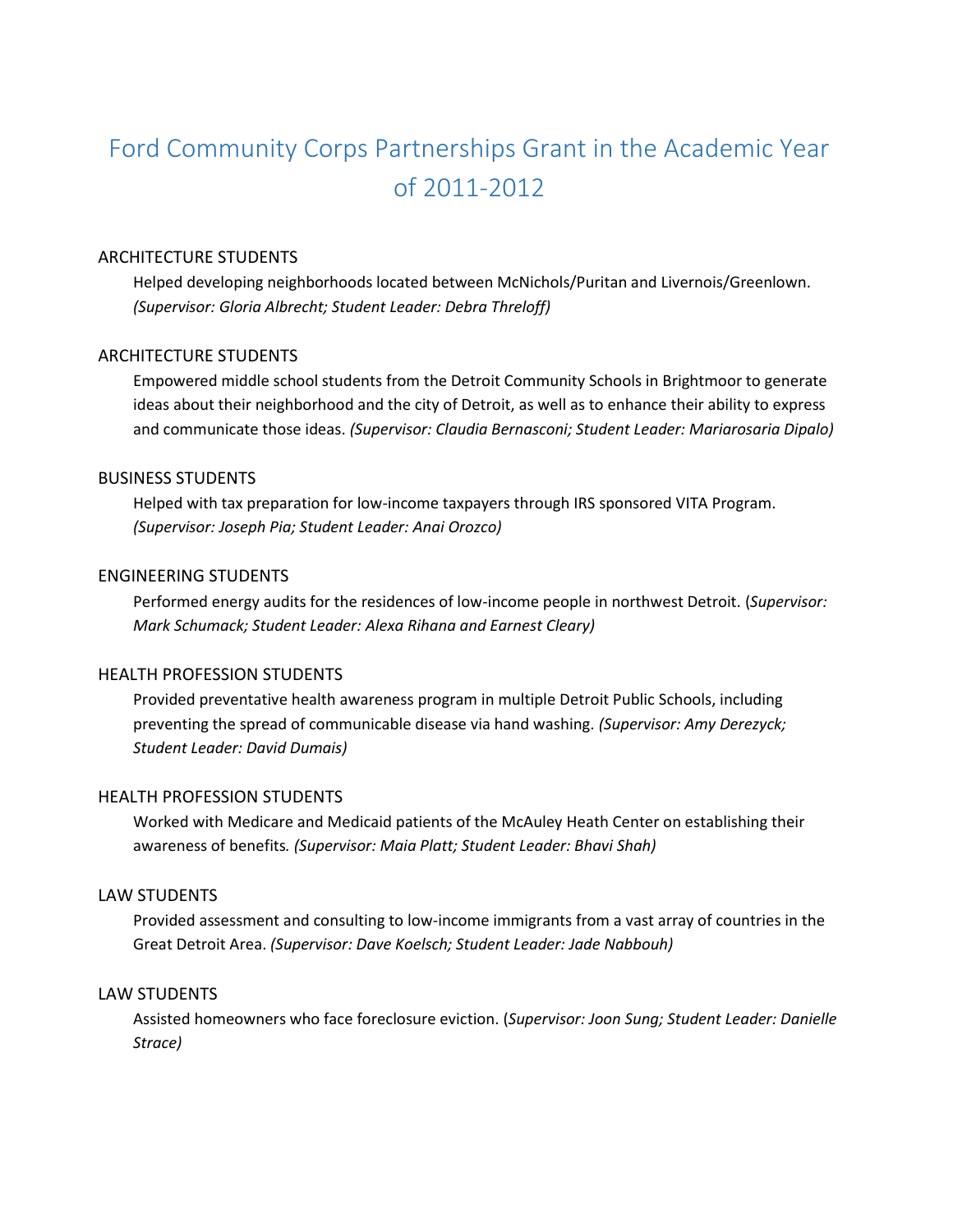## LIBERAL ARTS STUDENTS

Designed and implemented workshops for African American children through Youthville Detroit. *(Supervisor: Dionne Bennet and Derrick Gorden; Student Leader: Valmir Merkau)*

## SCIENCE STUDENTS

Tutored and guided students at Loyola High School and students at Mercy Education Project. *(Supervisor: Mary Bee and Jim Montate; Student Leader: Rami Nazar)*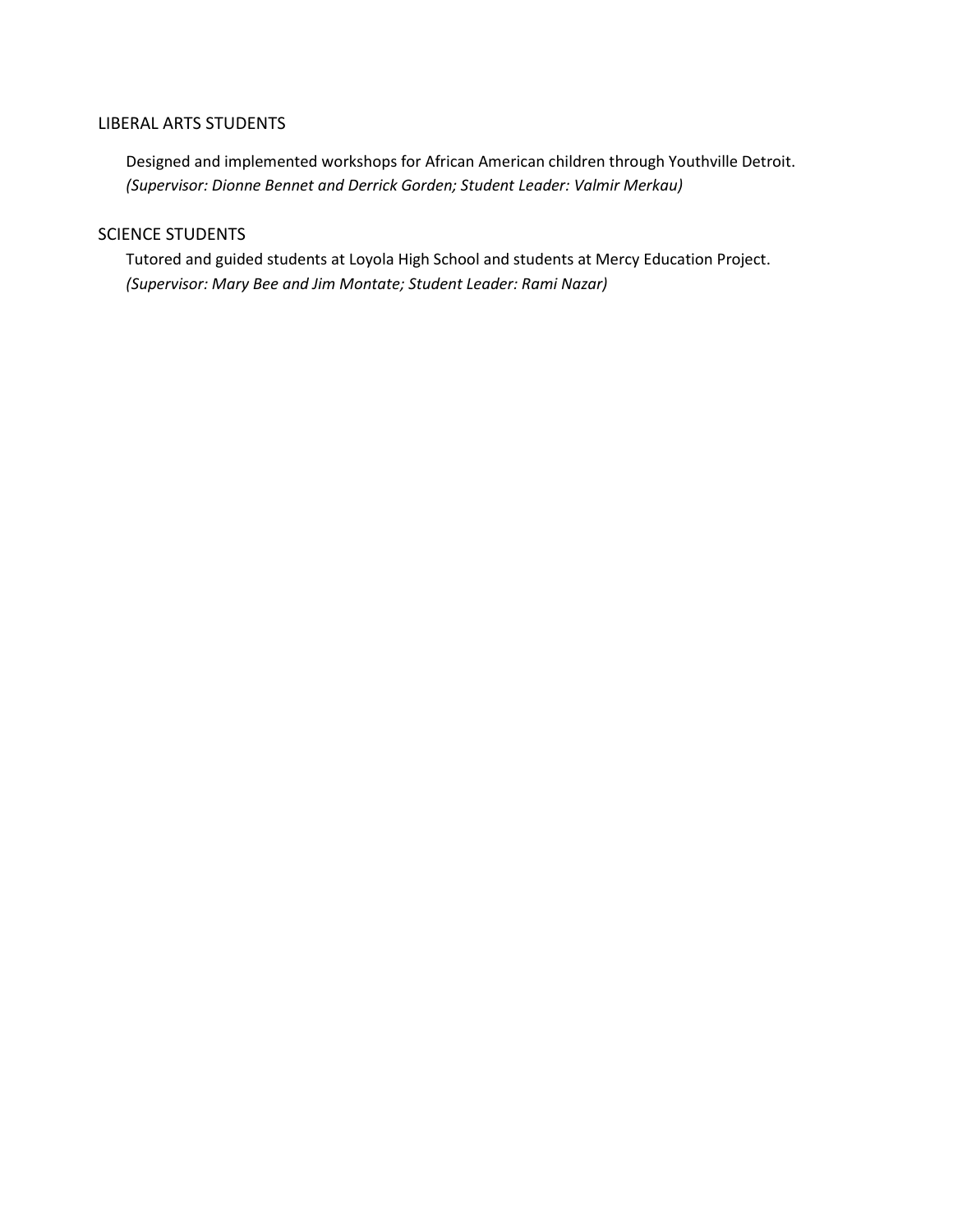# Ford Community Corps Partnerships Grant in the Academic Year of 2012-2013

## BIOLOGY STUDENTS

Tutored and guided students about biology at Loyola High School and students at Mercy Education Project. *(Supervisor: Mary Bee; Student Leader: Rami Nazar)*

## ARCHITECTURE STUDENTS

Empowered middle school students from the Detroit Community Schools in Brightmoor to generate ideas about their neighborhood and the city of Detroit, as well as to enhance their ability to express and communicate those ideas. *(Supervisor: Claudia Bernasconi; Student Leader: Mariarosaria DiPalo)*

## HEALTH PROFESSION STUDENTS

Assisted urban elders who live in long term facilities in the City of Detroit. Students interacted with residents to help them feel valued and respected. *(Supervisor: Jean Gash; Student Leader: David Gakstatter)*

## COMPUTER & INFORMATIONAL SYSTEMS STUDENTS

Developed a consistent and professional accounting system to improve Gesu School's financial effectiveness *(Supervisor: Jeffrey Ingalsbe; Student Leader: Sakinah Tanzil)*

### LAW STUDENTS

Provided assessment and consulting to low-income immigrants from a vast array of countries in the Great Detroit Area. *(Supervisor: Dave Koelsch; Student Leader: Rebecca Saldana)*

#### HEALTH PROFESSION STUDENTS

Worked with Medicare and Medicaid patients of the McAuley Heath Center on establishing their awareness of benefits*. (Supervisor: Maia Platt; Student Leaders: Tiffany Dobbins, and Chantal Letts)*

#### LAW STUDENTS

Assisted homeowners who were facing foreclosure eviction. *(Supervisor: Joon Sung; Student Leader: Matthew Nicols).*

#### MATHEMATICS STUDENTS

Provided financial workshops to a cohort of Detroit residents. *(Supervisor: Xiaohui Zhong; Student Leader: Heifai Cheng)*

## PSYCHOLOGY & LEADERSHIP STUDENTS

Provided mentorship to students attending Loyal High School. *(Supervisor: Kathleen Zimmerman-Oster; Student Leader: Nicole Meisner)*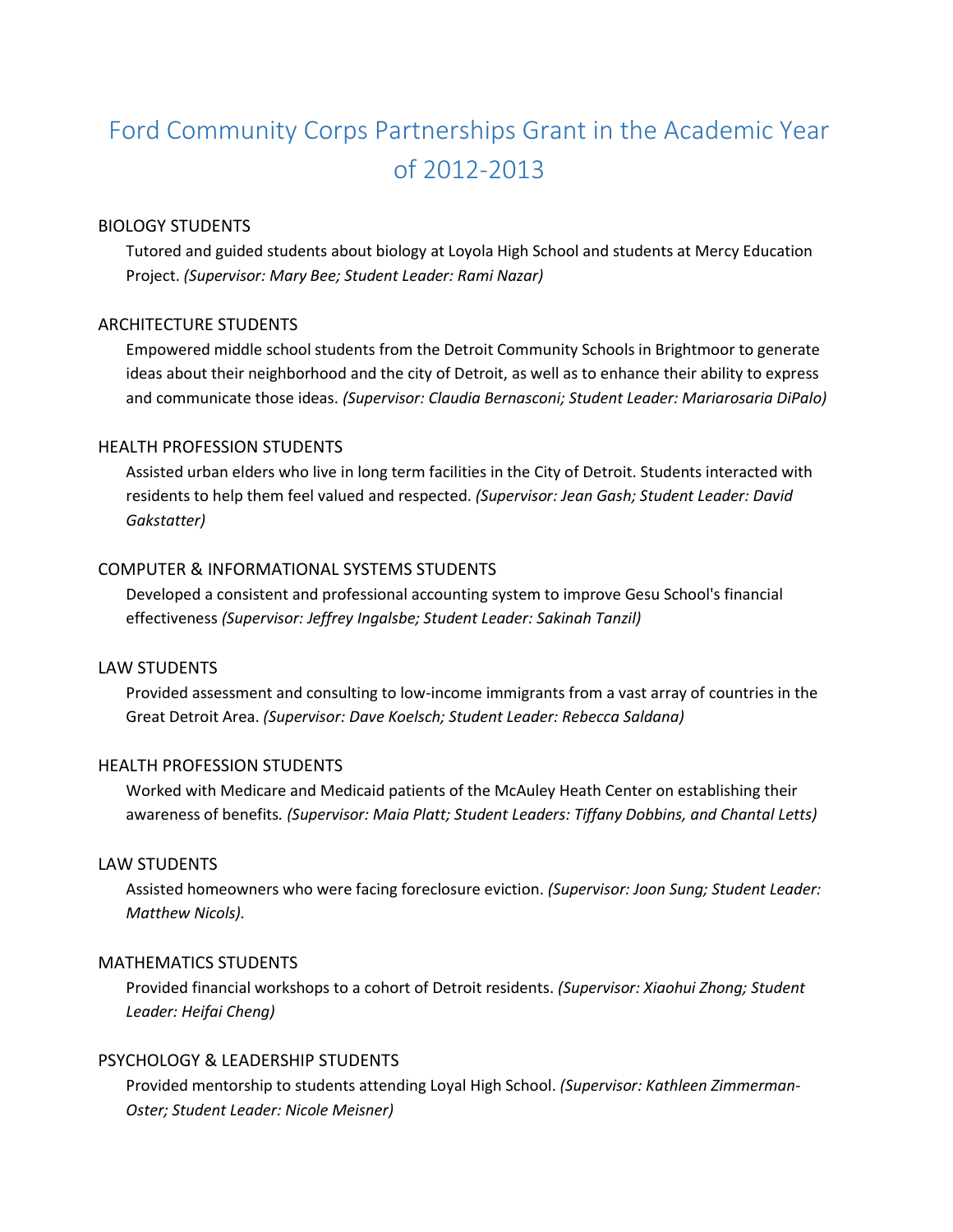## RESIDENT'S LIFE STUDENTS

Provided an interactive health and athletic one-day camp for children in the community, while also showing first year University students the importance of being involved in service. *(Supervisor: Fatimah Muhammad; Student Leaders: Jason Beaver and Shannon Canavan)*

## INTERNATIONAL STUDENTS

Provided a cultural club after school program to teach children attending Gesu Elementary about a different culture. *(Supervisor: Fatimah Muhammad; Student Leader: Zijun Chen)*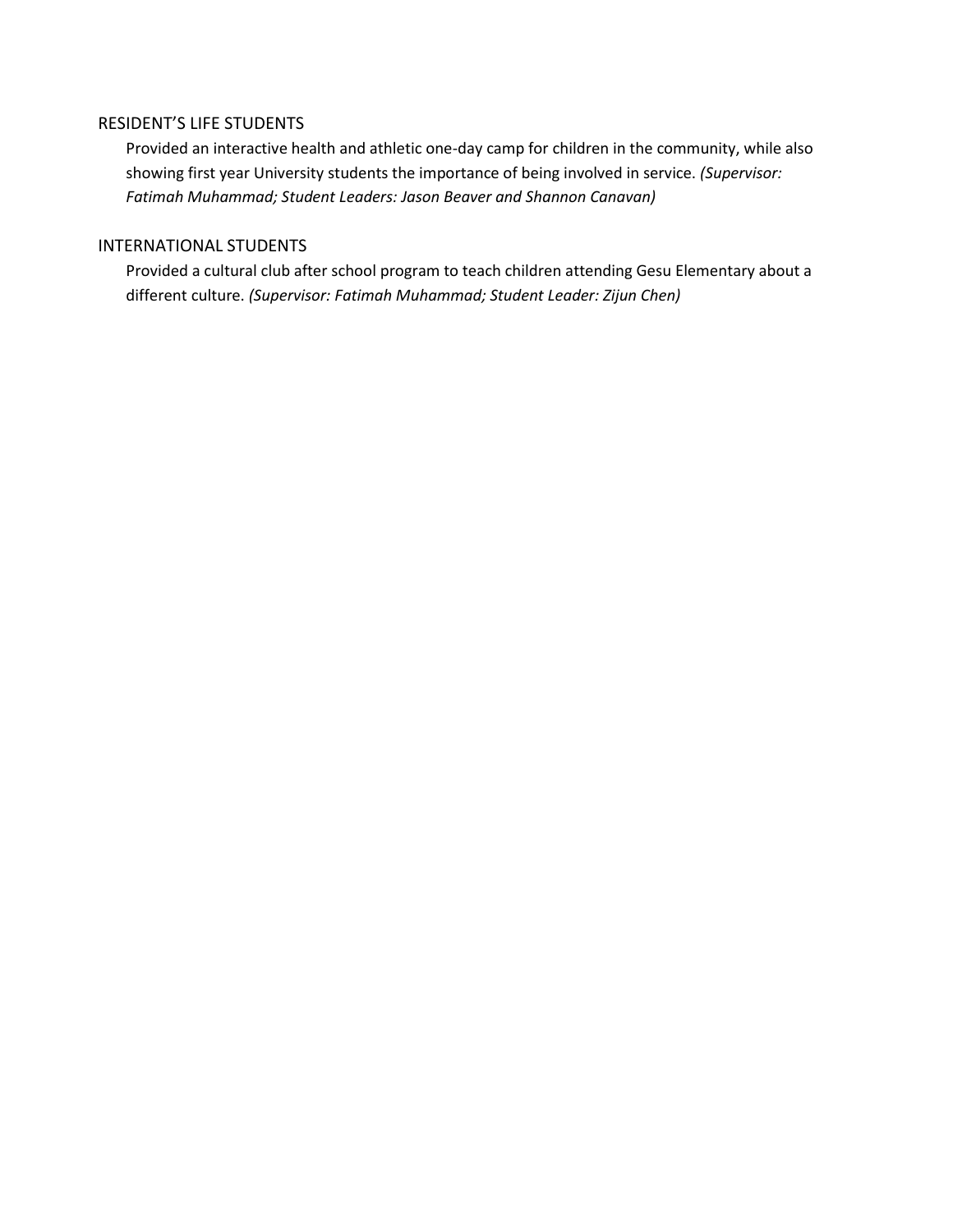# Ford Community Corps Partnerships Grant in the Academic Year of 2013-2014

## LOYOLA HIGH SCHOOL, COLLEGE PREPARATION AND PLANNING

UDM students presented on topics such as stress management, time management, personal leadership, emotional intelligence, and how to select a college/career/etc. to Loyola high school students. *(Supervisor: Kathleen Zimmerman Oster; Student Leader: Senee' Shearer)*

## BUCKETS OF RAIN AND DETROIT RESCUE MISSION MINISTRIES, URBAN GARDENING

Physician Assistant students participated in urban garden development and the development of a proposal on how best to meet the needs of the community. Students educated staff at Detroit Rescue Mission about the benefits of a healthy diet. The student leader will be produced and edited a documentary of this project. *(Supervisor: Constance Burke Schmidt; Student Leader: Alexandria Schmidt)*

## BAGLEY ELEMENTARY, UDM HEALTHY KIDS CAMP

Freshman resident students assisted in planning the UDM Healthy Kids Camp, which focuses on healthy living, nutrition, obesity, and community development for Detroit elementary school students. *(Supervisor: Trevor Mannausa; Student Leader: Jason Beavers; Student Leader Assistants: Megan Parikh and Roshni Shah)*

#### VARIOUS ORGANIZATIONS, SUPPORT FOR PSYCHOLOGICAL WELL-BEING

Nursing students conducted interviews with the guests of Detroit-area agencies, with their primary goal being to build a sense of community as well as a voice and representation of the guests. *(Supervisor: Andrea Kwasky and Catherine Corrigan; Student Leaders: Natalie Dumais and Kaitlyn Kus)*

## BERKLEY HIGH SCHOOL DIVERSITY COUNCIL, CYBER-BULLYING AWARENESS AND PREVENTION

UDM students educated staff and students at local schools about cyber-bullying and its effects. Students conducted activities and introduced coping methods for bullied students. *(Supervisor: Jemica Carter and Charles Wilson; Student Leader: Nicole Meisner and Fatimah Muhammad)*

#### SOUTHWEST SOLUTIONS, LEGAL ASSISTANCE FOR LOW-INCOME IMMIGRANTS

Law students interviewed low-income immigrants and offered legal advice regarding their options to educate and empower clients. *(Supervisor: David Koelsch; Student Leader: Migladys Bermudez*)

#### BRIGHTMOOR ALLIANCE, VIDEO PRODUCTION

Students produced a video for Brightmoor Alliance and "Restore the Moor". The first video was an informative one on Brightmoor Alliance to show to its clients, and the "Restore the Moor" video encouraged students to attend college. *(Supervisor: Jason Roche; Student Leader: Alani Letang)*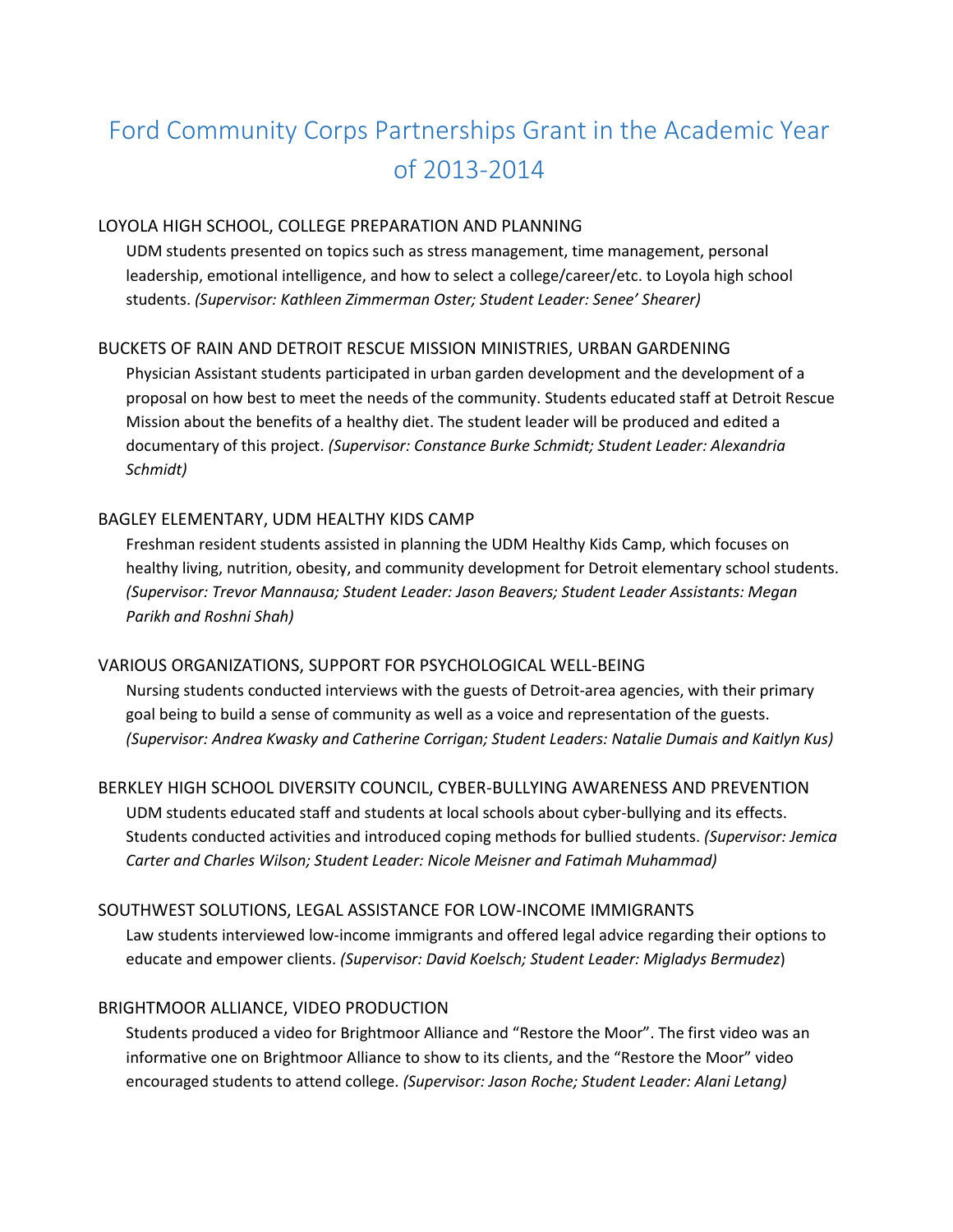## VARIOUS DETROIT SCHOOLS, SUBSTANCE ABUSE AND PREVENTION

UDM athletes developed a substance abuse prevention program for Detroit students. The program served to foster positive personal development, educate students about the dangers of substance abuse, and offer suggestions for alternatives to alcohol, tobacco, and other drugs. *(Supervisor: Steve Corder; Student Leader: Shannon Marchant)*

## BISHOP FOLEY HIGH SCHOOL AND DETROIT YMCA, STEP UP-BE A LEADER AND PAY IT FORWARD

UDM students assisted students at Bishop Foley High School and Detroit YMCA in preparing for college. The Bishop Foley students designed their own interactive presentations using the leadership and teamwork skills they have learned through Step Up-Be A Leader to guide junior high school students in the transition to high school. *(Supervisor: Kathleen Zimmerman Oster; Student Leader: Shannon Marchant)*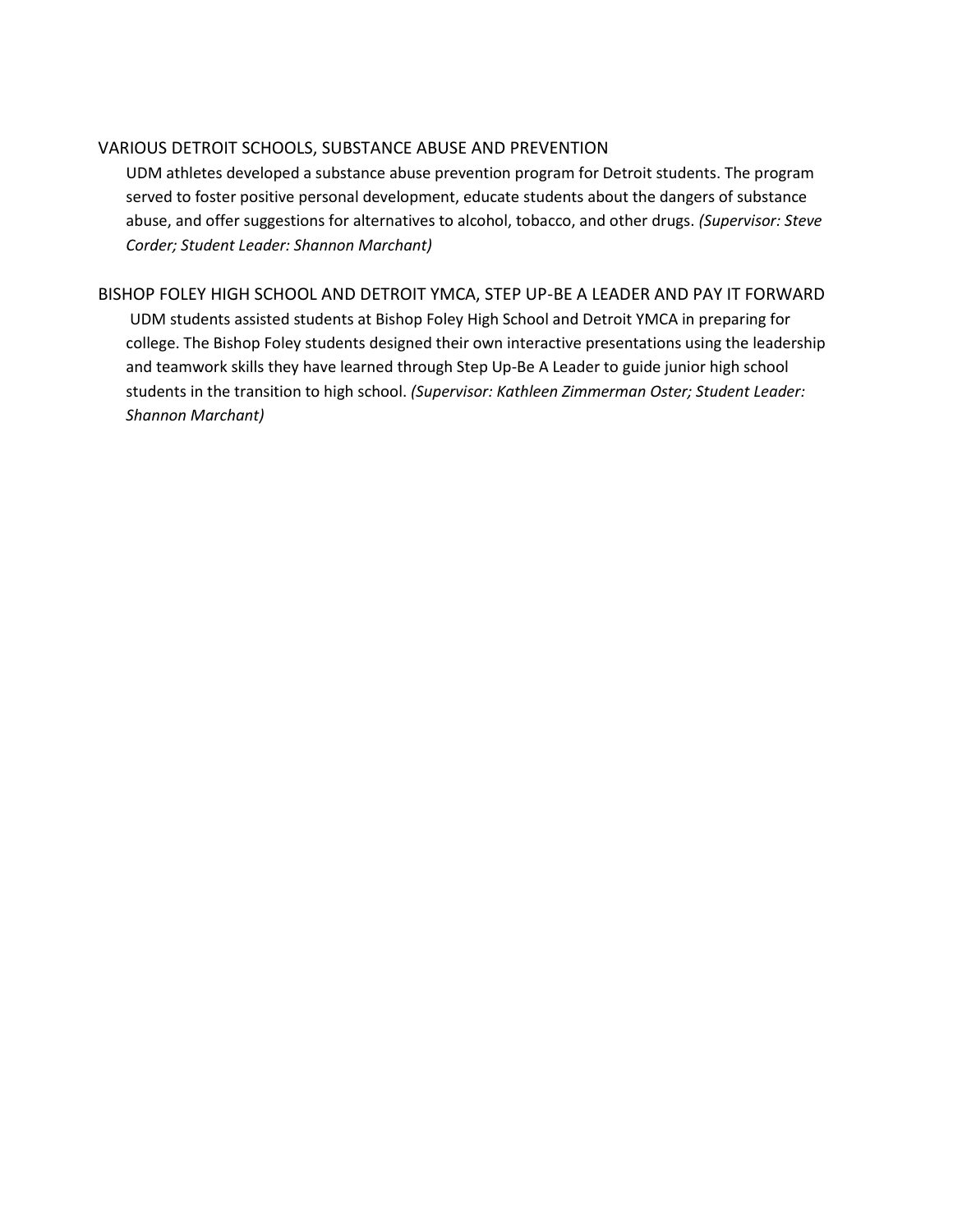# Ford Community Corps Partnerships Grant in the Academic Year of 2014-2015

## EMERGING LEADERS STUDENTS

UDM Emerging Leaders Program students will take part in a group mentoring program called "Step Up: Be A Leader and Pay It Forward." This innovative program involves UDM students providing group mentoring and lessons in social skills designed to help high school student's transition to college. The high school students then "Pay It Forward" by teaching the same skills to local junior high and middle school students. Stress and time management, proper use of social media, and techniques for reducing aggression, prejudice, and substance abuse are among the skills taught during the course of the program. This multi-faceted program will assist students at Loyola High School, Hamtramck High School, University of Detroit Jesuit High School, and Bishop Foley Catholic High School. *(Supervisor: Kathleen Zimmerman-Oster; Student Leader: Shannon Marchant)*

#### STUDENT ATHLETES

UDM student athletes will expand the "Step Up" program to work with students at the Jalen Rose Leadership Academy. A particular focus of this group mentoring will be on helping the students to focus on "being a scholar athlete for life" so that they will value lifelong learning and balance between academics and athletics. *(Supervisor: Kathleen Zimmerman-Oster; Student Leaders: Shannon Marchant and Steve Corder)*

#### FRESHMAN RESIDENT STUDENTS

UDM freshman resident students will assist in planning the UDM Healthy Kids Camp. These one day camps will focus on healthy living, nutrition, obesity, and community development for Bagley Elementary and two other Detroit schools. *(Supervisor: Trevor Mannausa; Student Leader: Roshni Shah and Megan Parikh)*

#### NURSING DIRECTED STUDY AND SERVICE LEARNING CLASS STUDENTS

The students in a Nursing Directed Study and service learning class will visit Ss. Peter and Paul Warming Shelter and interview the homeless guests to learn about their health issues and concerns. The students will then create pamphlets and brochures that address the most common illnesses to educate and empower the homeless visitors to the shelter. *(Supervisors: Andrea Kwasky and Catherine Corrigan; Student Leaders: Natalie Dumais and Kaitlyn Kus)*

## LAW STUDENTS

UDM Law students will work with the Strategic Partnership of Michigan interviewing low-income immigrants. The law students will provide legal advice regarding immigrant options and will provide other assistance to empower these clients. *(Supervisor: David Koelsch; Student Leader: Manpreet Gill)*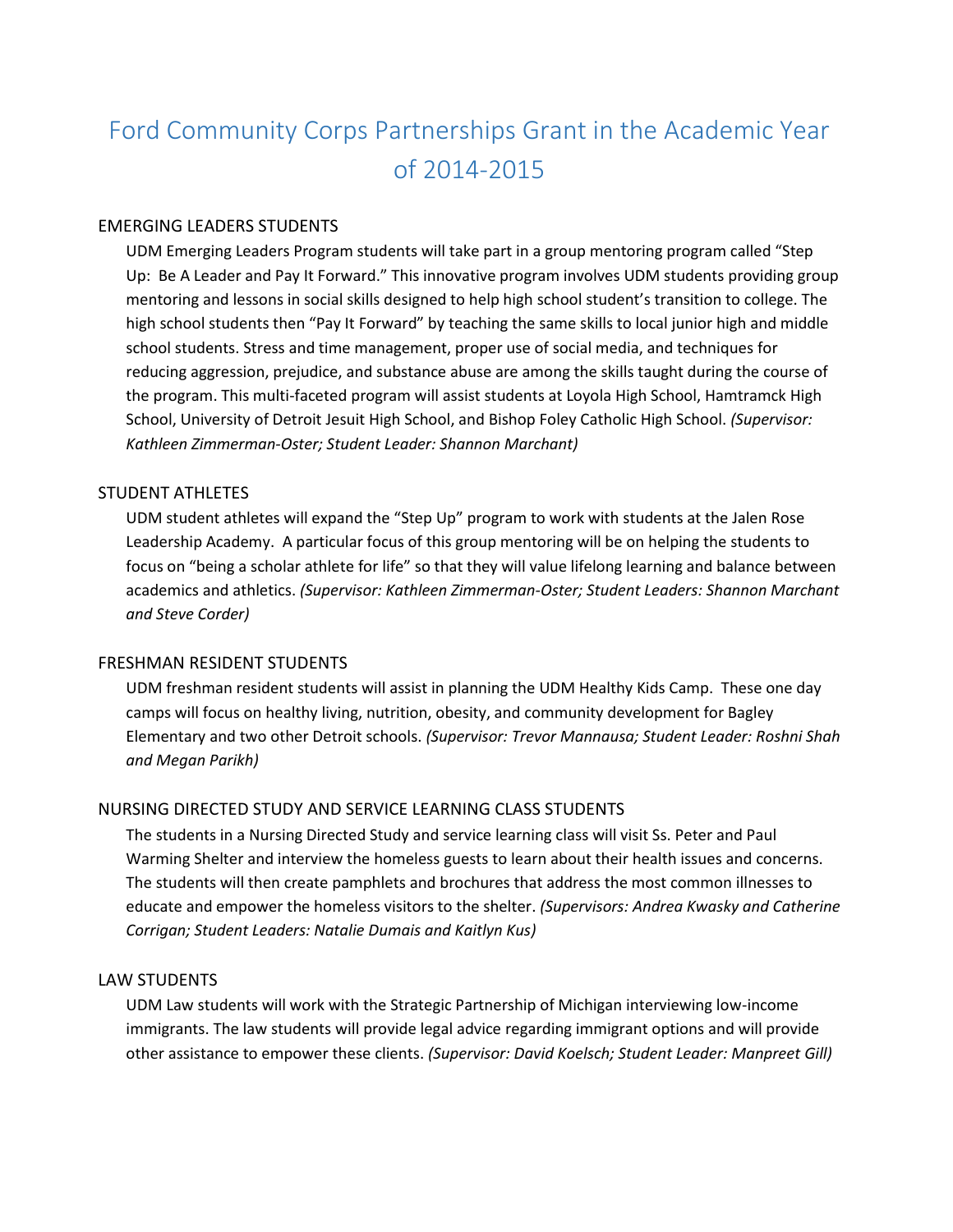#### BUSINESS STUDENTS

Students in the MBA program at UDM will form two teams with representatives from Mumford High School and Livernois corridor business owners who are part of University Commons. These teams will discuss how to best engage Mumford High School students to develop an entrepreneurial atmosphere to motivate local high school students to develop small businesses on Livernois. The teams will also make presentations to the Mumford High School Students on topics such as the benefits of and how to create a business plan. *(Supervisor: Min Xu; Student Leader: Jim Vollmer)*

## AFRICAN AMERICAN STUDIES STUDENTS

UDM Students in the African American Studies program will get to know students at the Church of the Covenant after school program through ongoing tutoring relationships. At the end of the program, the UDM students will meet with congregation members and offer some reflections on how the issues studied in the course might help reshape the programs at the Church. *(Supervisor: Terri Laws; Student Leader: Jasmine Green)*

#### UNIVERSITY STUDENTS

UDM students will meet with residents of the Haven Domestic Violence Shelter who have been sexually abused or who have been victims of domestic violence. Students will develop an education and awareness program aimed at young adults that can be used to inform others of the harmful effects of these crimes against women. The students will also develop a list of volunteer tasks that will be used to recruit future volunteers. *(Supervisor: Charles Wilson; Student Leader: Marianne Grima)*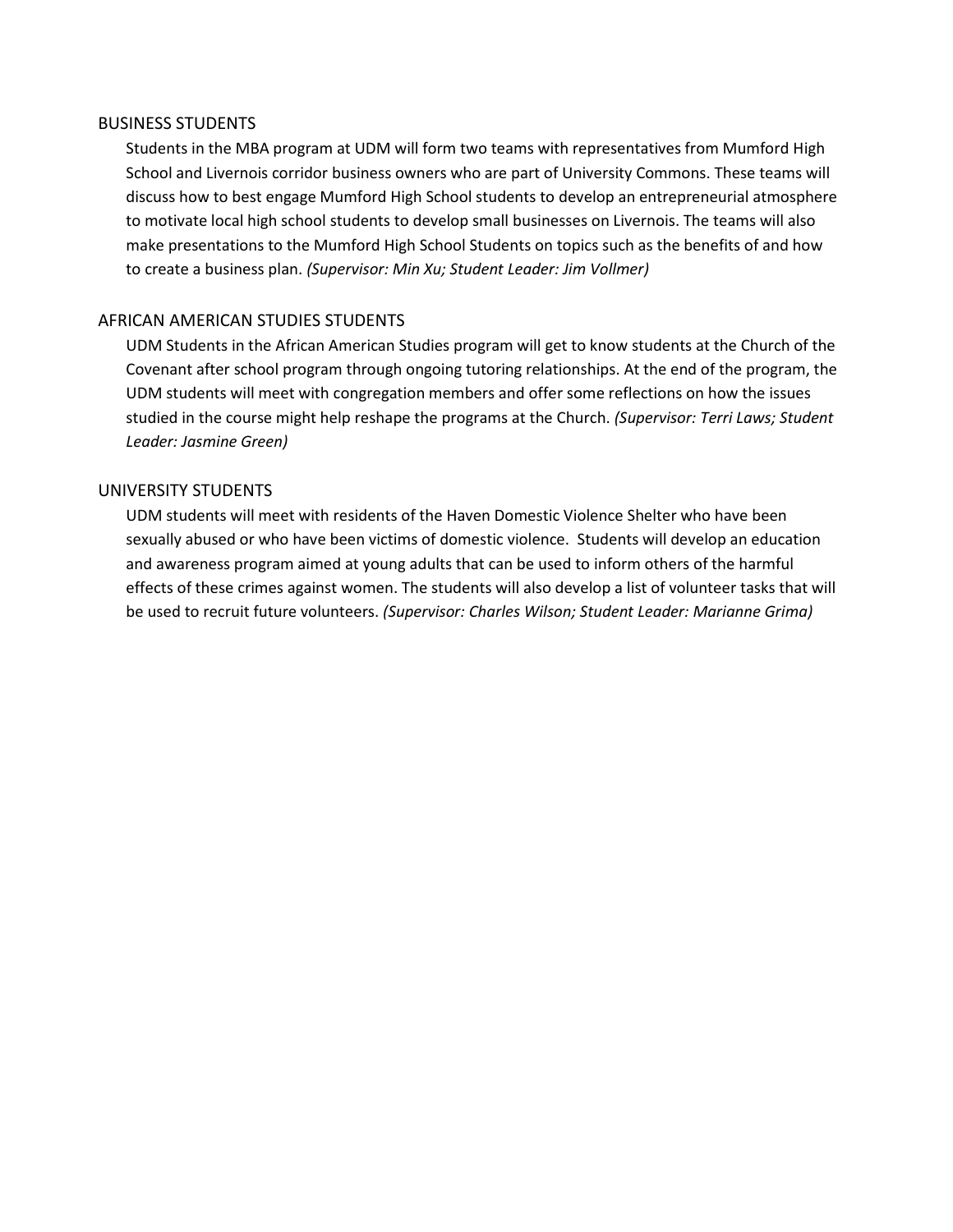# Ford Community Corps Partnerships Grant in the Academic Year of 2015-2016

## *STEP-UP: BE A LEADER AND PAY IT FORWARD*

Step-Up is a group mentoring program designed to help high school students transition into college. UDM Emerging Leaders Program students facilitate lessons in stress and time management, proper use of social media, and techniques for reducing aggression, prejudice, and substance abuse. Step-Up continues to grow with additional support of UDM athletes who work with students at the Jalen Rose Leadership Academy with a particular focus to mentor students on "being a scholar athlete for life" so that they will value lifelong learning and balance between academics and athletics. *(Supervisors: Kathleen-Zimmerman Oster and Steve Corder; Student Leaders: Cragen Oster, Mary Leannais, Sarah Montone, and Joey Oster)*

#### *DPAC- DETROIT PREVENTION AND AWARENESS IN THE COMMUNITY*

DPAC is a student organization that aims to spread awareness of sexual assault, dating violence and domestic violence and to inform the campus community of resources available for dealing with such situations. In addition, DPAC will create working relationships with local agencies that provide support and services to victims of sexual assault, dating violence and domestic violence in order to connect student volunteers and university resources with community service opportunities. *(Supervisors: Monica Williams and Charles Wilson; Student Leaders: Marianne Grima and Callie Bendes)*

#### *MY NEIGHBORHOOD, MY WELLNESS AND MY OPINION MATTERS*

My Neighborhood, My Wellness and My Opinion Matters is intended to focus on people living in the UDM neighborhood, identifying those who care about their safety, health and values, and cultivating those who care to become energized and involved in the social and economic activity of their neighborhood. It is a population health approach to improve the quality of life for the UDM neighborhood community. *(Supervisor: Michelle Wheater; Student Leader: Rami Nazarian)*

#### *UDM HEALTHY KIDS CAMP*

UDM freshmen will assist in planning the UDM Healthy Kids Camp which focuses on healthy living, nutrition, obesity, and community development. This healthy program will work with students from Bagley Elementary and two other Detroit Schools. *(Supervisor: Trevor Manausa; Student Leaders: Jilian Grabowski and Alexis Steixner)*

## *RX FOR READING DETROIT: RAISING READERS, ONE BOOK AT A TIME*

RX for Reading Detroit is a non-profit literacy initiative that works to expand access to high-quality children's books and support families in reading with their children. Since it was founded in 2014, RX for Reading has donated over 15,000 books to children in the community, established 15 RX for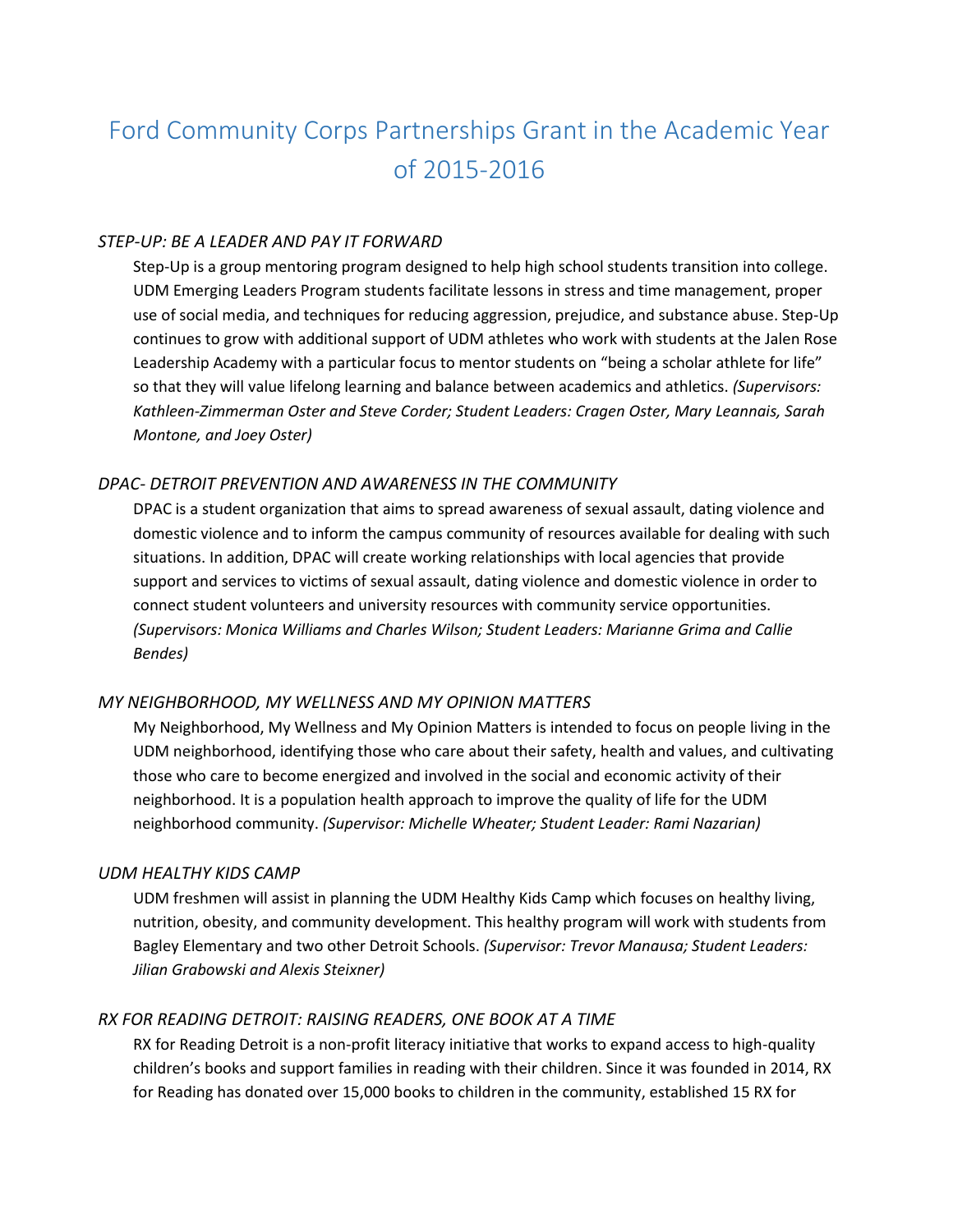Reading clinic libraries in low-income health and dental clinics, and partnered with local schools and Head Start programs to read with over 150 kids. UDM college students lead the next generation of Detroit readers and leaders. *(Supervisor: Mary Catherine Harrison; Student Leader: Sara Zawacki)*

#### *TEACHING FOSTER TEENS ABOUT THEIR RIGHTS*

This service learning includes law students educating young women who are a part of the foster care and child protection systems about their legal rights. Second and third year law students enrolled in the Juvenile appellate clinic will work to inform and educate these young women about the legal aspects of the child welfare system and the procedures followed in the juvenile division of the family court. *(Supervisor: Paruch; Student Leader: Kristen Drumm)*

#### *NUTRITION AND DENTAL HYGIENE FOR KIDS*

This project plans to educate children and their parents about age appropriate information regarding nutrition, optimal diet, and emphasis on the importance of good eating habits and oral hygiene care. The purpose is to enhance the classroom learning by developing a sense of compassion for the community, develop skills for working in groups, enable students to analyze causes and dynamics of problems within the community they will be assigned to work with, enable them to engage in diverse communities, and enable them to implement changes in the community using these skills. *(Supervisor: Rachel DeWitt; Student Leader: Christela Falcon)*

#### *LEARNING BY SERVING: TEACHING ANATOMY TO FUTURE MEDICAL LEADERS*

This project will illustrate the transformative power of education to urban students that are in need of positive role models and positive experiences. This service learning project applies the active learning strategy of team teaching to benefit both our students and the client. Essentially, University of Detroit Mercy students will teach a lesson from their anatomy course to students at Groves High School. It is well documented that both the higher level students (University of Detroit Mercy students) and lower level students (Groves Rey High School) benefit from team teaching strategies. *(Supervisor: Mary Tracy Bee; Student Leader: Emily Sekelsky)*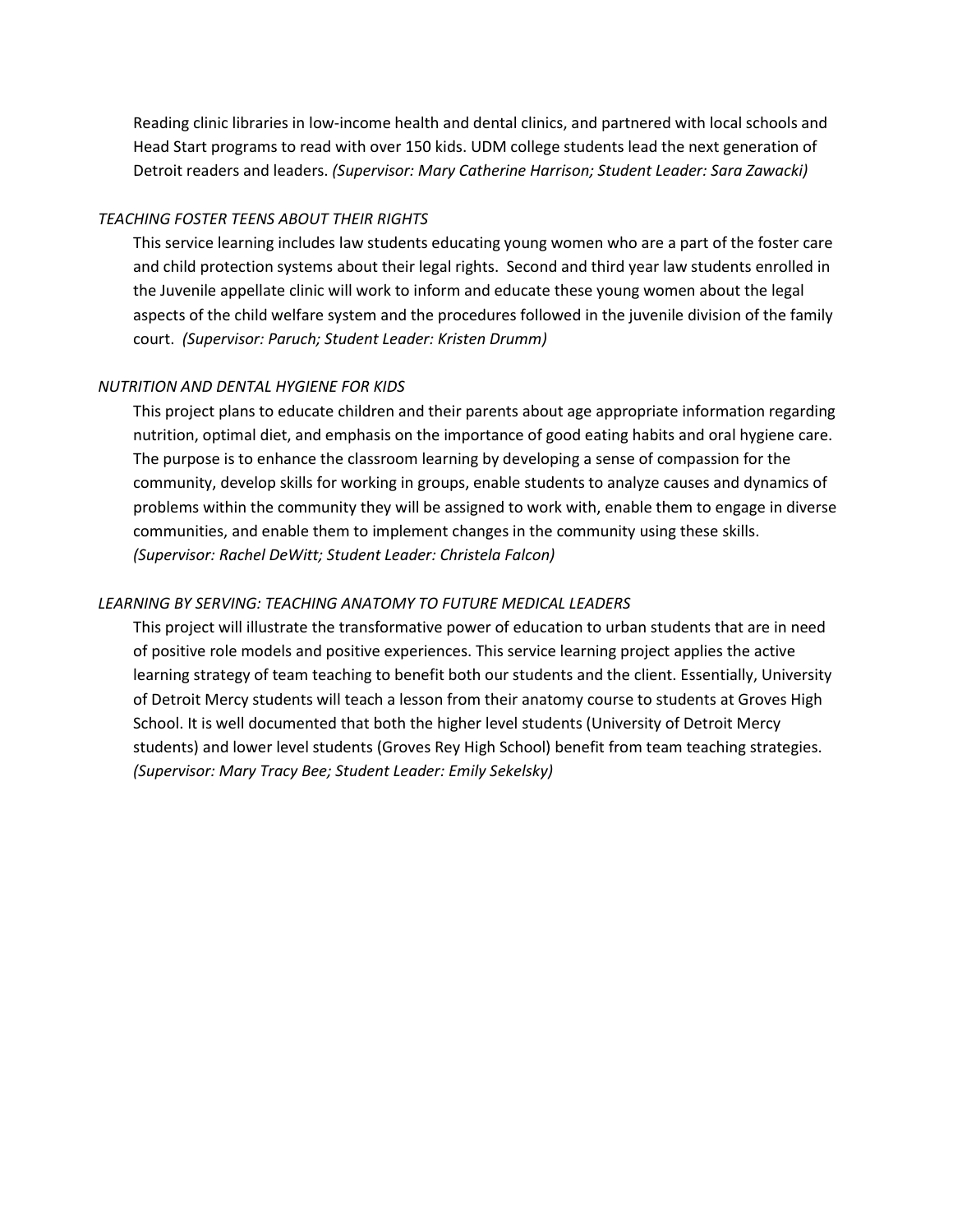# Ford Community Corps Partnerships Grant in the Academic Year of 2016-2017

## *STEP-UP: BE A LEADER AND PAY IT FORWARD*

This innovative program involves UDM students providing group mentoring and lessons in social skills designed to help high school student's transition to college. The high school students then "Pay It Forward" by teaching the same skills to local junior high and middle school students. Stress and time management, proper use of social media, and techniques for reducing aggression and prejudice are among the skills taught during the course of the program. Step Up is a program that has been around for several years and has served as an inspiration for student participants to start their own projects. Lead by Faculty Advisor Dr. Kathleen Zimmerman-Oster and Student Leaders Mary Leannais, Sarah Montone, David Oster Jr, and Emily Rapp.

#### *STEP-UP: ATHLETICS*

A particular focus of this group mentoring will be on helping the students to focus on "being a scholar athlete for life". Step-Up: Athletics is a spin-off of Step-Up and has really focused on Athletics and encouraging Athletes to lead by example and with honor. Lead by Faculty Advisors Dr. Kathleen Zimmerman-Oster and Steve Corder and Student Leaders Mary Leannais and Sarah Montone.

## *RX: FOR READING*

Book donations and literacy programs working with Head Start to encourage a love and appreciation of books and reading at a young age, especially in lower income families and neighborhoods. RX for Reading has donated thousands of books and this year had the opportunity to use extra funding to invest in more books after they ran out. RX for Reading has been successful to catch the eye of people at Ford who have also made donations to the projects. Lead by Faculty Advisor Dr. Mary-Catherine Harrison and Student Leaders Emma Mucci and Renesha Smoot Grafton

#### *HEALTHY KIDS CAMP*

These one day camps will focus on healthy living, nutrition, obesity, and community development for Detroit Elementary School kids. Healthy Kids Camp has been around for several years and has seen changes in its student leaders and has also inspired students to start their own project. Lead by Staff Member Trevor Mannausa and Student Leaders Eoin Barry and Stephanie Spitery.

## *BOYS TO MEN*

Helping the boys at Christ Child House, a home for abused and neglected children in Detroit, by contributing to their emotional, education, and overall essential needs through service projects like recreational activities and education on hygiene. Boys to Men inspires the boys at Christ Child House and offers them support simply by showing up every week. The Boys to Men project incorporates up to six classes of students who are participating in Service Learning. Boys to Men also encourages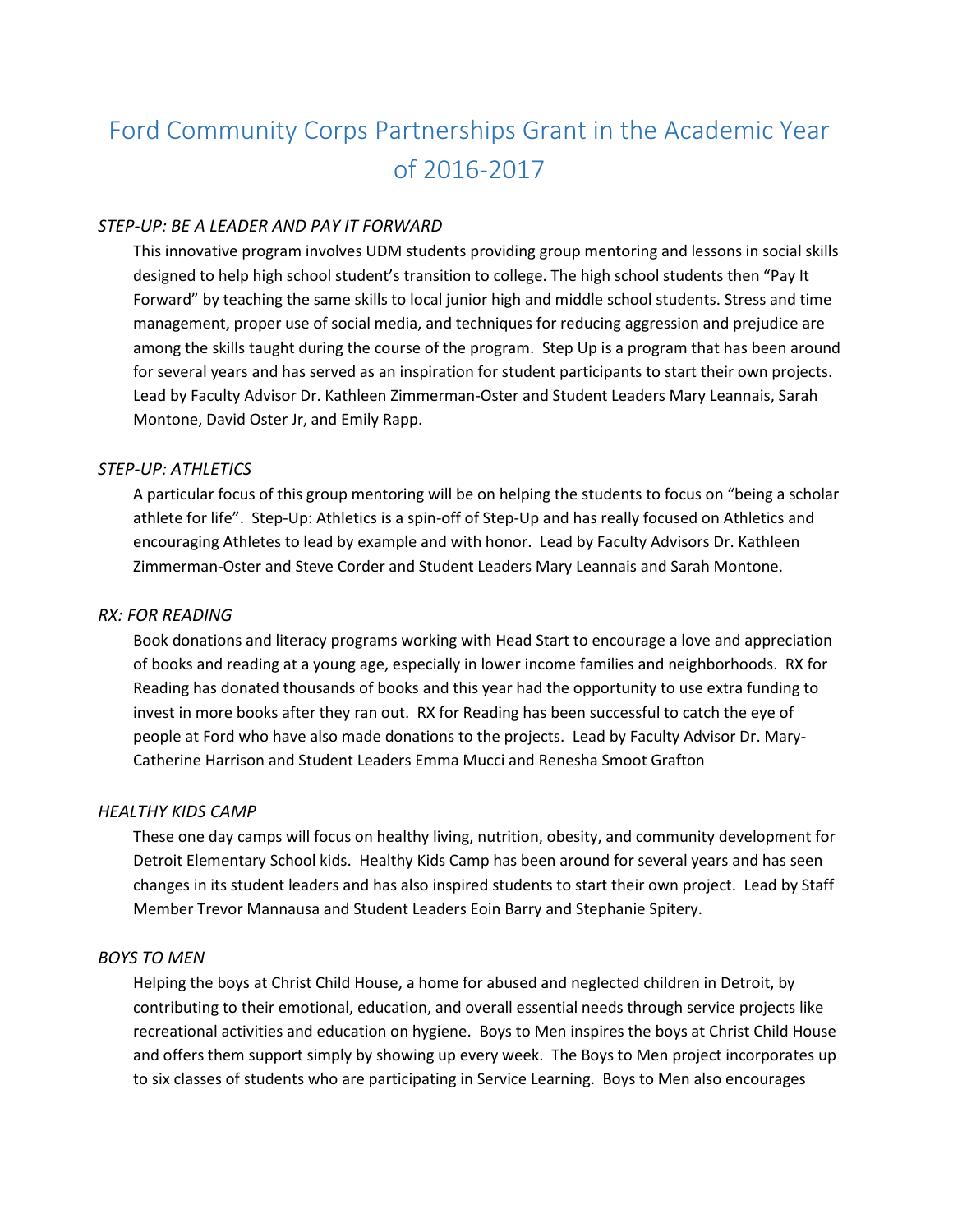support for every project by every project and invites everyone to participate in their visits. Lead by Faculty Member Gary Hillebrand and Student Leaders Olivia Koh, Imari Smith, and Myron Hampton.

#### *HOUSE OF PROVIDENCE*

Educating young women ages 9-17 who have been removed from their homes as a result of abuse or neglect on their legal rights and educating them on the law, the foster care system, and the child protection system. This is an important project because many people are unaware of their rights or how to fight back within the legal system, especially minors, and they need someone on their side. Lead by Faculty Member Deborah Paruch and Student Leader Jazmin Nevarez.

#### *WRITING FOR PRINT/MEDIA*

Working with local community organizations and businesses, such as Arts and Scraps, to improve their business writing and online presence. Working with local kids during the Arts and Scraps classes to encourage social change and help the community at large. This project is about service to the community as well as teaching others that a lot can be achieved by way of community outreach. The goal of this project is to respond and have direct impact on the needs and challenges faced by the community. Lead by Faculty Member Sigrid Streit and Student Leader Nynke Van der Goot.

#### *CRIMINAL JUSTICE AND CRIME MAPPING*

Helping local store owners combat crime in the area by analyzing the statistics of the crimes occurring and participating in security assessments in hopes of advancing the security in local stores. This project aims to create more communication between local business owners as well as allow the class to analyze crime data in order to create a better system of prevention. Lead by Faculty Member Erick Barnes and Student Leader Rachel Joseph.

#### *ST. PATRICK SENIOR CENTER*

Promoting oral hygiene to senior citizens and educating them on the importance of it and how it interacts with other health risks. This project came about because senior citizens have a tendency to neglect proper dental care because of things like dentures and bridges, which actually require more care than natural teeth. Seniors as a group also tend to be neglected and low prioritized so this project aims to encourage people to pay attention and be informed and aware. Led by Staff Member Rachel Dewitt and Student Leader Joyce Choi.

#### *TEACHING AND LEARNING IN THE CITY*

Encouraging elementary and middle school aged children to stay in school and be a positive force in the community by working on urban community development through design projects to make neighborhoods safer and more appealing. This project is aimed at middle school aged students, especially  $8<sup>th</sup>$  graders, in order to encourage them to stay in school and give back to their own community. This project is meant to empower the students and encourage them to be creative and come up with their own ideas on how to improve and contribute to the community. Led by Faculty Member Claudia Bernasconi and Student Leader Rachel Pisano.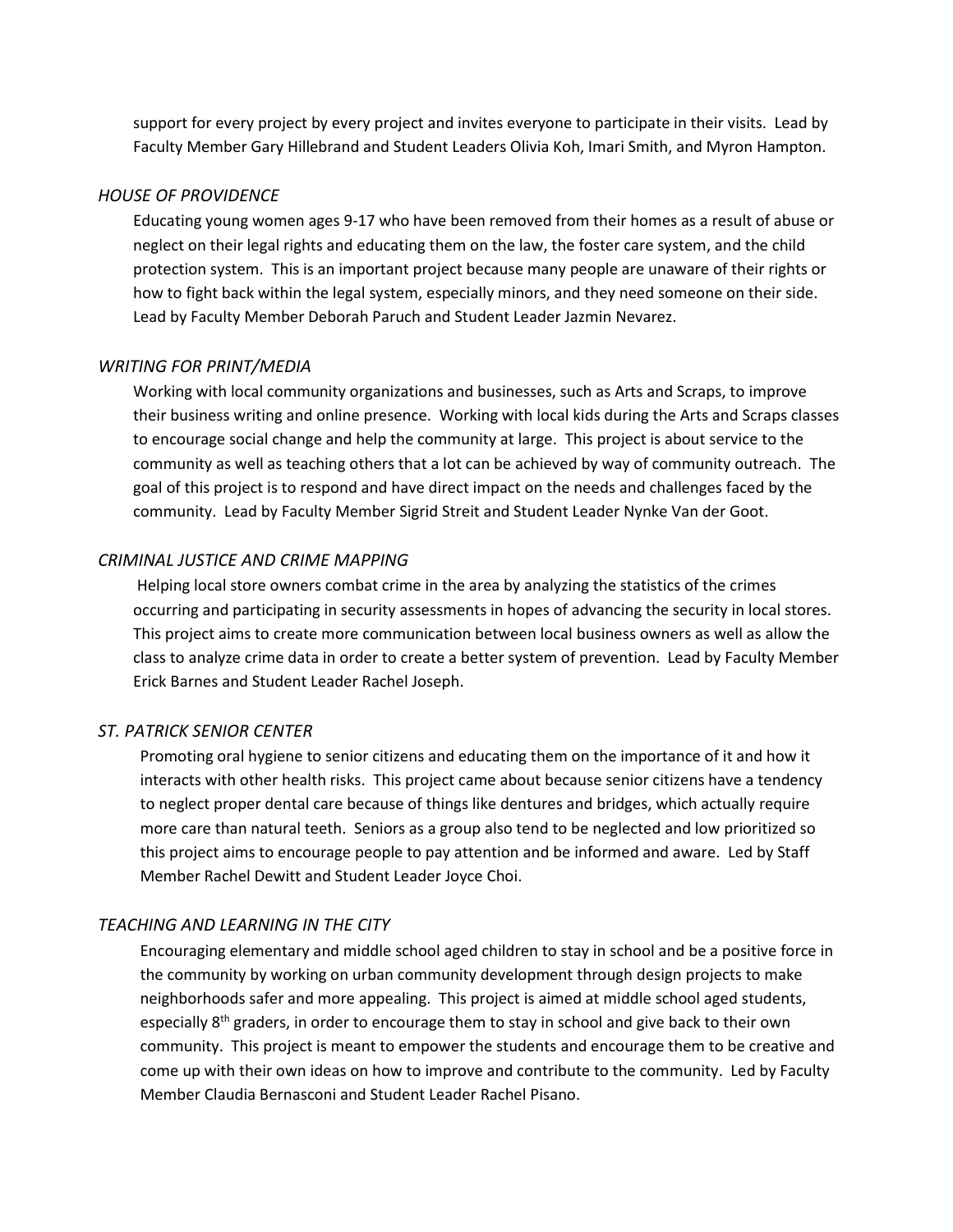#### *DPAC: DETROIT PREVENTION AND AWARENESS IN THE COMMUNITY*

Educating high school students in the La Vida program at CHASS Center on topics such as drugs, alcohol, sexual assault, domestic violence, dating violence, sex and technology (sexting), and early sexual relations. DPAC allows the high school students to have a say in the topic and direction of the discussion, which helps to empower the students and allows them to learn from each other as well as the UDM Students. DPAC works with Step-Up to reach the maximum number of students and has service learning in many classes, such as Leadership, Psychology, and Women's Studies. This year DPAC successfully navigated the transition from the founding Student Leader to her successor, and the current Leader is ensuring another smooth transition by training her successor already. Led by Staff Member Monica Williams and Student Leader Callie Bendes and Understudy Tavala Luciow.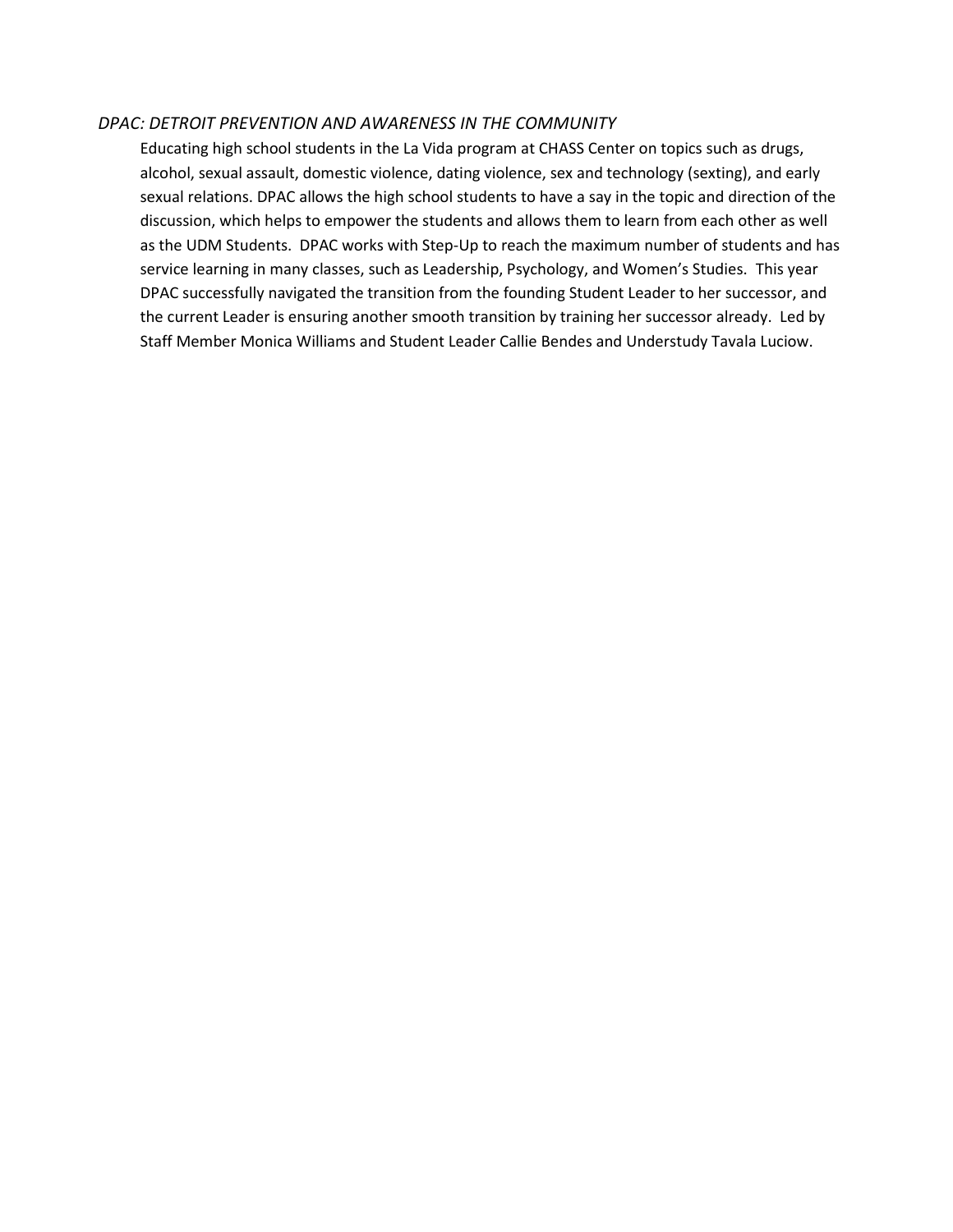# Ford Community Corps Partnerships Grant in the Academic Year of 2017-2018

## **Ford Model Projects**

## *EARTHQUAKE TABLE*

Seniors Nynke Van Der Goot and Jonathon Mittelstaedt led 18 Students**\*** in Engr 1080 Class which was team-taught by Dr. Nasiff Reyess and Dr. Jon Weaver. The students learned techniques for innovation to stimulate creativity and proposed about a dozen possible new interactive learning stations for the Michigan Science Center. Representatives from the Science Center and Ford helped the class select the best ideas and eventually narrowed the choice down to an Earthquake table – that allows kids to build Lego structures and test how well they would withstand an earthquake. The group then built a prototype table that is now housed at the Science Center.

**\*** These students were dual enrolled: Detroit Mercy and Cristo Rey

#### *MICHIGAN SCIENCE CENTER*

Students in Pediatric Nursing Clinical help young visitors engage more effectively with the demonstration kiosks at the Michigan Science Center.

#### *SOUTHWEST SOLUTIONS*

19 MBA students in Dr. Omid Sabbaghi's MBA 5960 class created a business plan to help Southwest Solutions make critical business decisions related to starting their own construction business.

#### *ARTS & SCRAPS*

Students in Dr. Sigrid Streit's ENG 2040 – Business Writing class worked on several projects for Arts and Scraps including they provided template graphics to enhance their social media posts, and helped them make efficient use of packaging materials. They also hosted two events for Arts and Scraps.

## **Detroit Mercy Model Projects**

#### *EDUCATION WITHOUT TECHNOLOGY*

This project seeks to stimulate children in Detroit by using games to teach better study skills and encourage children to focus more on their education. The purpose of the games is to increase an interest and achievement in mathematics. Lead by Faculty Advisor Dr. Jiawen Wang and Student Leader Sarah Hirschmann.

#### *CHEMOCARE*

A nonprofit organization that educates students of all ages on cancer. The students then decorate a bag that will be placed over the hanging Chemotherapy bag in Pediatric oncology units. The decorative bag hides the unsightly medication, thus helping to improve spirits in the pediatric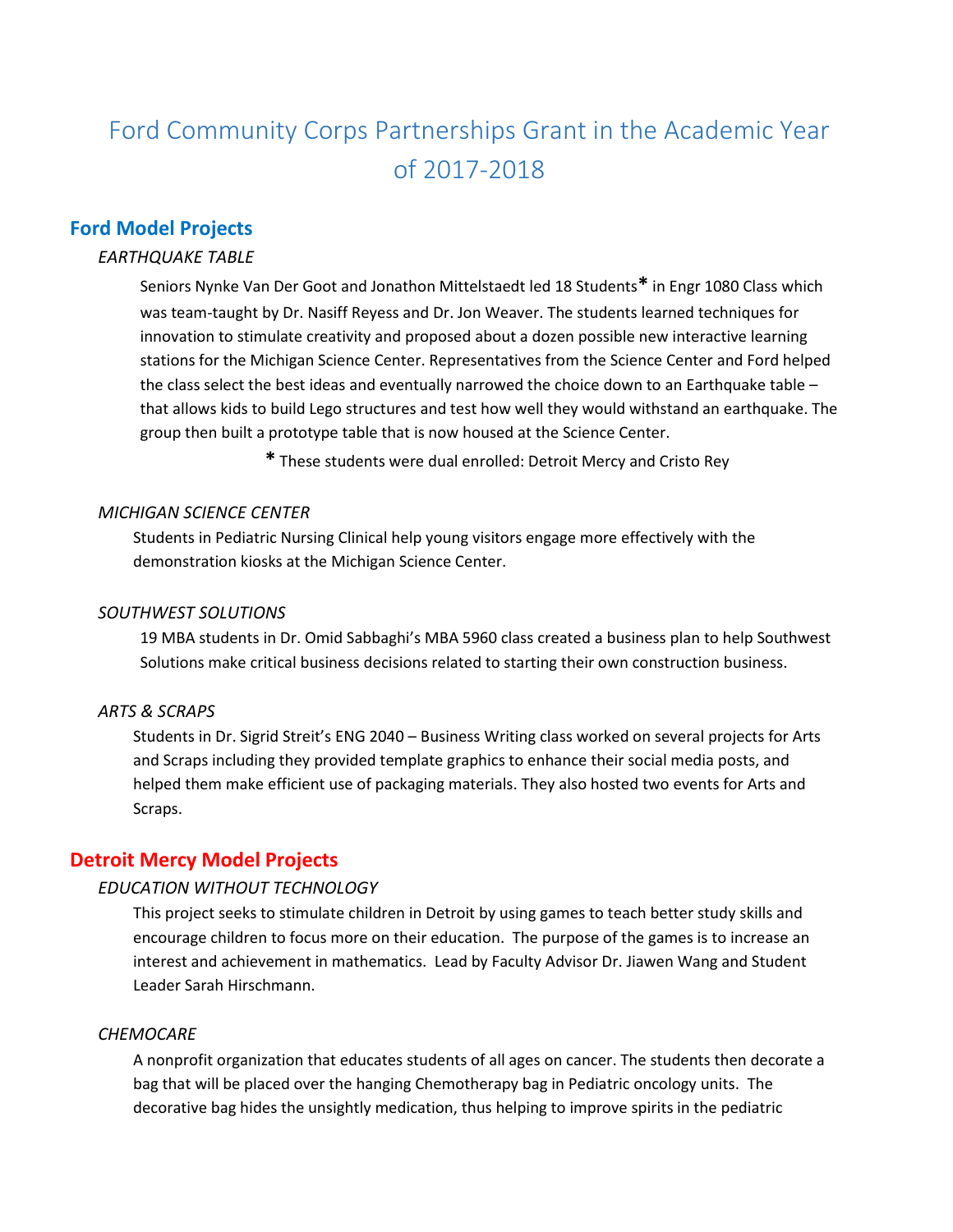oncology patients and their families. Lead by Faculty Advisor Dr. Elaine Webber and Sonya Kowalski and Student Leader Elizabeth Yager.

#### *COMMUNITY GARDEN*

Creating a garden in the Fitzgerald neighborhood to bring the community together as well as help address the "Food Desert" status of Detroit. The garden hopes to increase community involvement, provide a service, and beautify the area simultaneously. Lead by Staff Member Clara Gamalski and Student Leader Taylor Topolski.

#### *BOYS TO MEN*

Helping the boys at Christ Child House, a home for abused and neglected children in Detroit, by contributing to their emotional, education, and overall essential needs through service projects like recreational activities and education on hygiene. Boys to Men inspires the boys at Christ Child House and offers them support simply by showing up every week. The Boys to Men project incorporates up to six classes of students who are participating in Service Learning. Boys to Men also encourages support for every project by every project and invites everyone to participate in their visits. Lead by Faculty Advisor Gary Hillebrand and Student Leaders Morgan Girardi, Allison McDonough, and M. Omar Almandani.

## *DPAC: DETROIT PREVENTION AND AWARENESS IN THE COMMUNITY*

Educating high school students in the La Vida program at CHASS Center on topics such as drugs, alcohol, sexual assault, domestic violence, dating violence, sex and technology (sexting), and early sexual relations. DPAC allows the high school students to have a say in the topic and direction of the discussion, which helps to empower the students and allows them to learn from each other as well as the UDM Students. DPAC works with Step-Up to reach the maximum number of students and has service learning in many classes, such as Leadership, Psychology, and Women's Studies. This year DPAC successfully navigated the transition from the founding Student Leader to her successor, and the current Leader is ensuring another smooth transition by training her successor already. Led by Staff Member Monica Williams and Student Leader Tavala Luciow.

#### *STEP-UP: BE A LEADER AND PAY IT FORWARD*

This innovative program involves UDM students providing group mentoring and lessons in social skills designed to help high school student's transition to college. The high school students then "Pay It Forward" by teaching the same skills to local junior high and middle school students. Stress and time management, proper use of social media, and techniques for reducing aggression and prejudice are among the skills taught during the course of the program. Step Up is a program that has been around for several years and has served as an inspiration for student participants to start their own projects. Lead by Faculty Advisor Dr. Kathleen Zimmerman-Oster and Student Leaders Devan Schulert, David Oster Jr, Emily Rapp, and Olivia Rapp.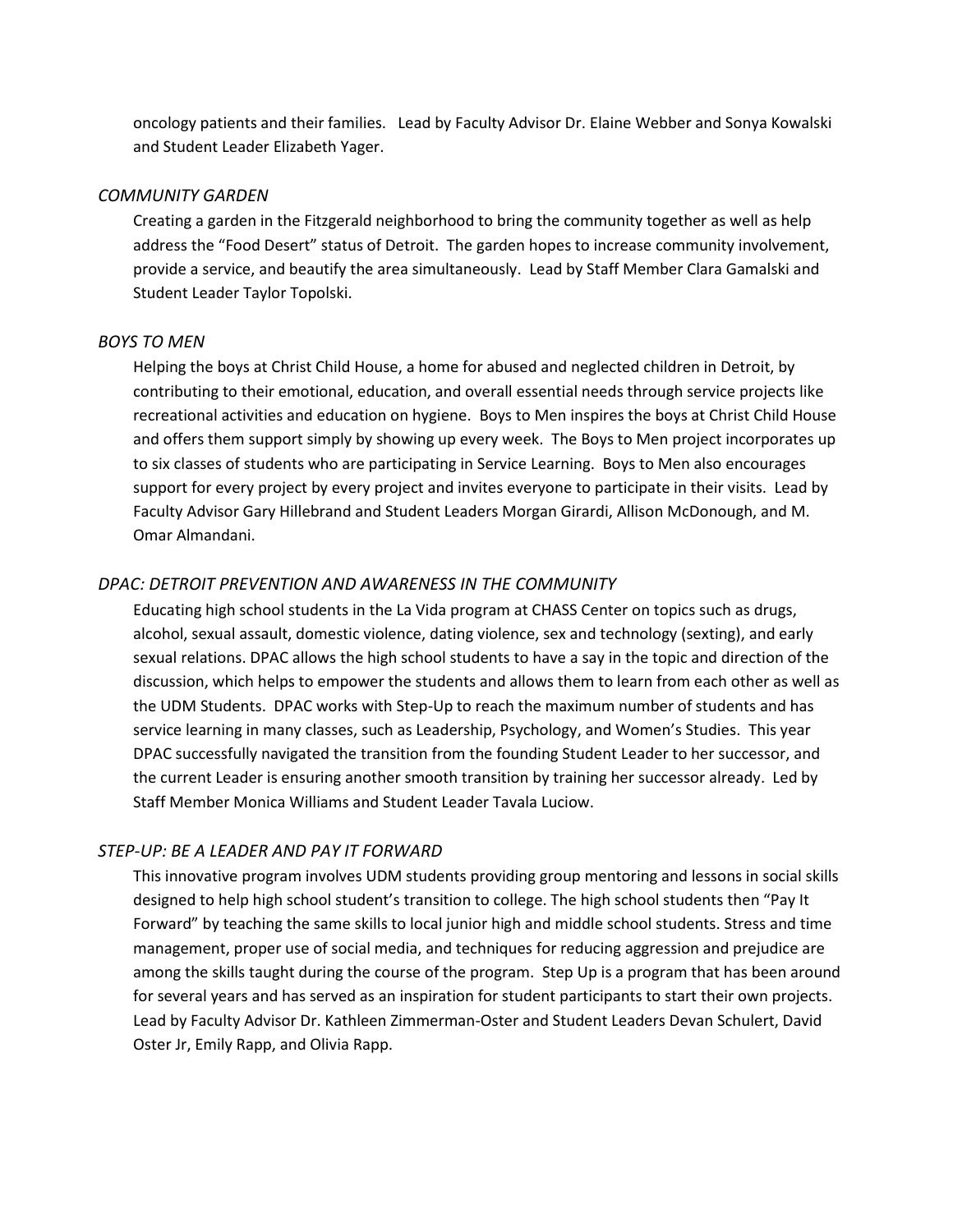#### *RX FOR READING*

Book donations and literacy programs working with Head Start to encourage a love and appreciation of books and reading at a young age, especially in lower income families and neighborhoods. RX for Reading has donated thousands of books and this year had the opportunity to use extra funding to invest in more books after they ran out. RX for Reading has been successful to catch the eye of people at Ford who have also made donations to the projects. Lead by Faculty Advisor Dr. Mary-Catherine Harrison and Student Leaders Emma Mucci.

#### *ST. CECILIA'S CLINIC*

This project works with children and families in a low-income neighborhood to teach literacy and writing and provide a space for learning to take place. St. Cecilia's is a recipient of books via RX for Reading, but not all parents/guardians have the ability to help children learn to read. Lead by Faculty Member Dr. Karen Selby and Student Leader Yarnise Hines.

#### *HEALTHY KIDS CAMP*

One-day camps and regular Latchkey visits will focus on healthy living, nutrition, obesity, and community development for Detroit Elementary School kids. Healthy Kids Camp has been around for several years, has seen changes in its student leaders, and has also inspired students to start their own project. Lead by Faculty Adviser Dr. Kendra Evans, Staff Member Trevor Mannausa and Student Leader Danielle Maxwell.

#### *ST. PATRICK SENIOR CENTER*

Promoting oral hygiene to senior citizens and educating them on the importance of it and how it interacts with other health risks. This project came about because senior citizens have a tendency to neglect proper dental care because of things like dentures and bridges, which actually require more care than natural teeth. Seniors as a group also tend to be neglected and low prioritized so this project aims to encourage people to pay attention and be informed and aware. Led by Staff Member Rachel Dewitt and Student Leader Joyce Choi.

#### *COMMUNITY DESIGN AND ARTCHITECTURE*

Encouraging elementary and middle school aged children to stay in school and be a positive force in the community by working on urban community development through design projects to make neighborhoods safer and more appealing. This project is aimed at middle school aged students, especially 8<sup>th</sup> graders, in order to encourage them to stay in school and give back to their own community. This project is meant to empower the students and encourage them to be creative and come up with their own ideas on how to improve and contribute to the community. Led by Faculty Member Claudia Bernasconi and Student Leader Paige Watkins.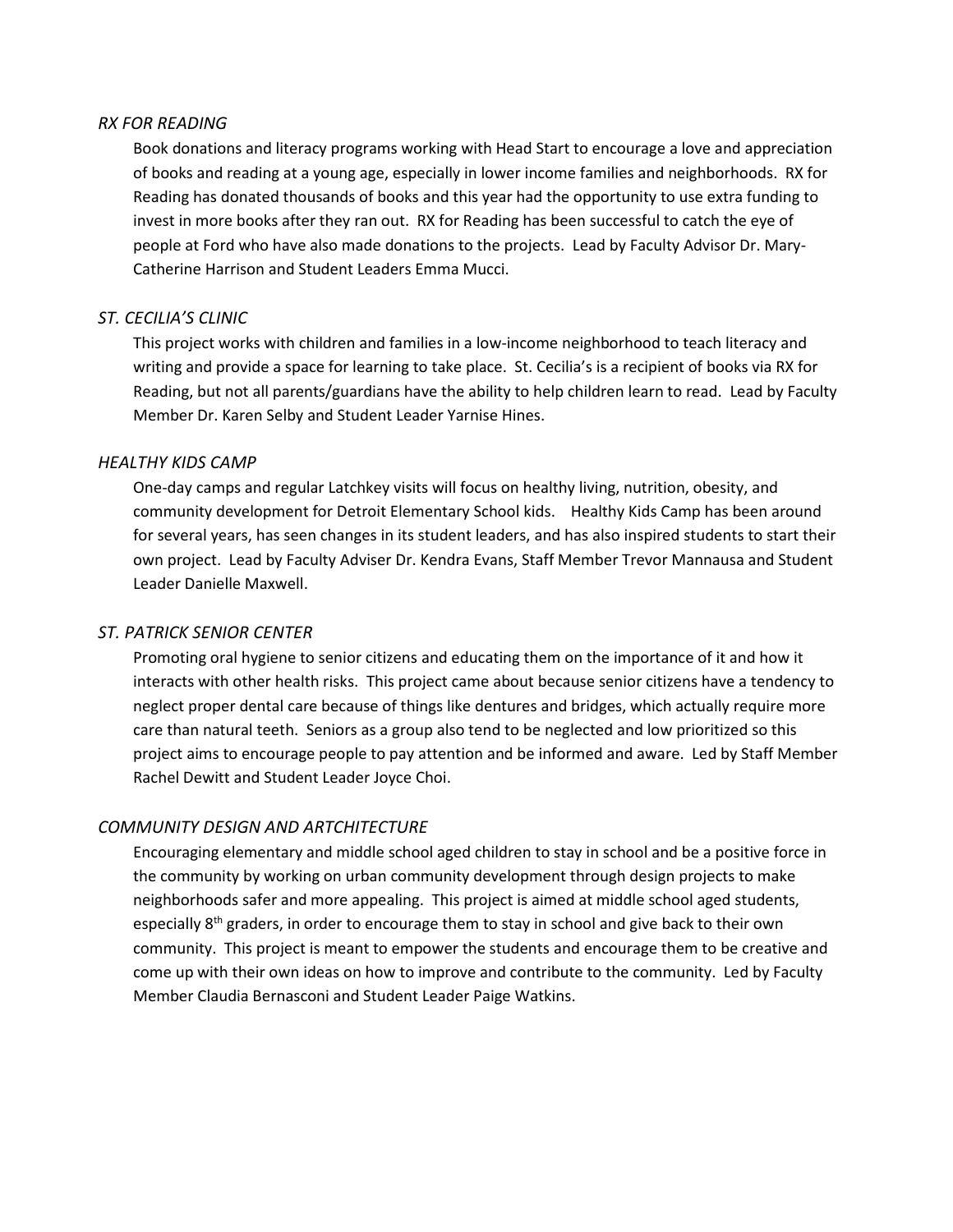# Ford Community Corps Partnerships Grant in the Academic Year of 2018-2019

## **Ford Model Projects**

#### ARTS & SCRAPS

Students in Dr. Sigrid Streit's ENG 3080 – Business Writing class is working on several projects for Arts and Scraps including providing research, recommendations, and materials regarding outreach to local schools, foundations, and development of social media and marketing campaigns. Student Leaders Grace Kowalski and Peyton Thomas.

#### FAMD: FRIENDS FOR ANIMALS OF METRO DETROIT

Friends for Animals of Metro Detroit- FAMD provides pet food to people who are struggling financially. Led by Faculty advisor, Dr. Elizabeth Hill, and Student Leaders, Allison Juif and Haley Walsh, they assisted in restructuring FAMD's food pantry program, to increase the number of community members who participate in the program. Additionally, they researched similar programs at other shelters and worked collaboratively with the FAMD volunteer coordinator to improve the pantry program and determine best practices for reaching the most people.

#### DM DOCS: DETROIT MERCY DENTAL OUTREACH & COMMUNITY SERVICES

DOCS is a student-run organization with the goal of providing dentistry services to underserved and underprivileged members of the Detroit community. Led by Faculty Advisor, Dr. Divesh Byrappagari, and Student Leaders, Rayyan Jaber and Amandeep Kaur the fully operated, student-run clinic provides dental care at no costs to patients. This program is an ongoing, year-round project with the free-dental clinic operating and outreach events planned throughout the year. With this help from Ford, this year, the outreach program is able to expand its operating days to reach even more patients in the Metro Detroit Area

#### *MERCY EDUCATION PROJECT*

Students in the Detroit Metro Area are introduced to dentistry as a potential career path, and are provided dental care services and oral hygiene instruction by Detroit Mercy Dental Students. Detroit Metro Area students also discover aspects of dental education participate in simulation activities and learn about primary dental care. Led by Faculty Advisors Melvin Lunkins and Lola Banks.

#### *ZAMAN INTERNATIONAL*

19 MBA students in Dr. Omid Sabbaghi's MBA 5960 class are helping Zaman International to create an on-line store and develop e-marketing. Zaman International is a nonprofit organization that provides relief to impoverished area, while also providing training and vocational programs to marginalized persons.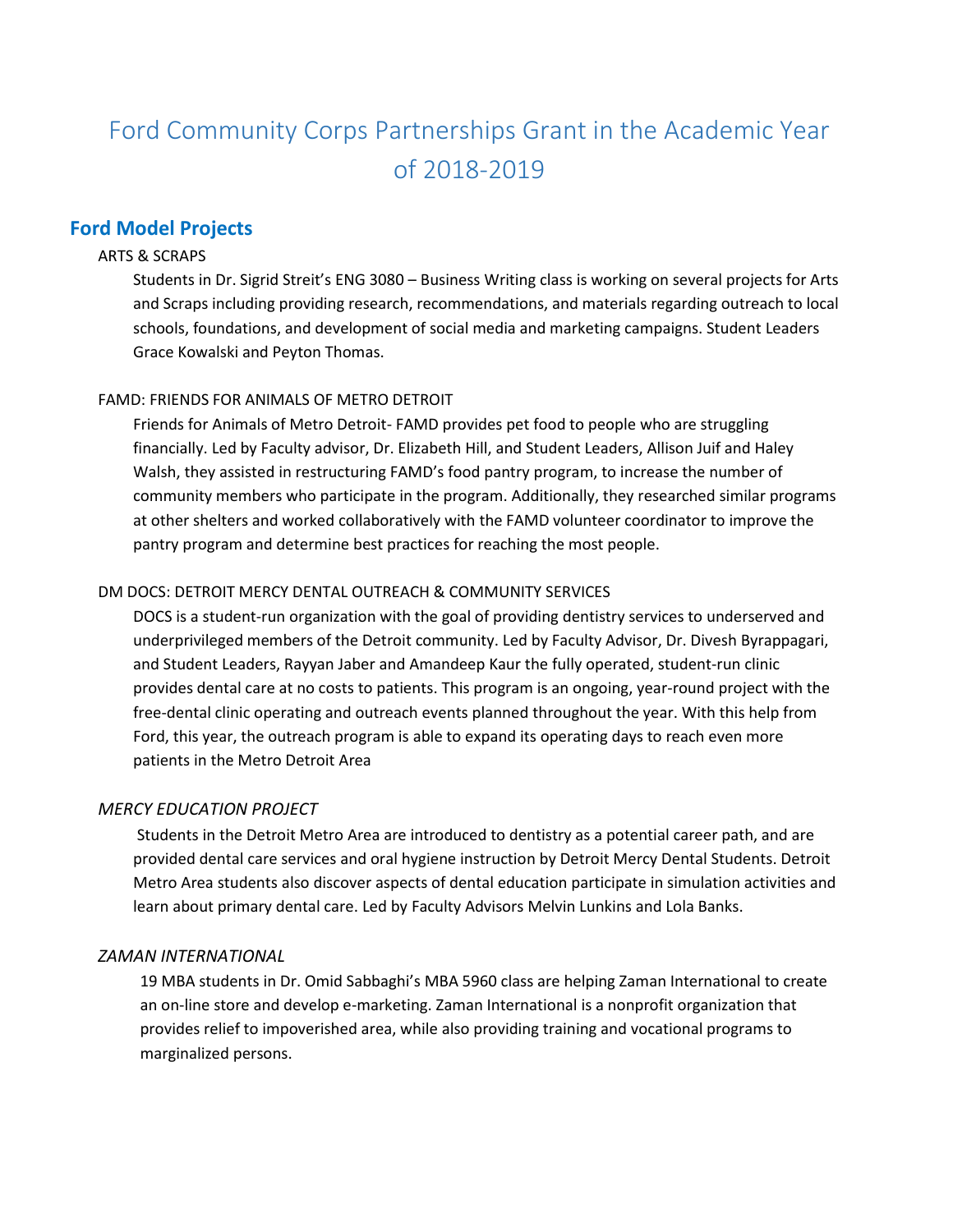#### RX FOR READING

Book donations and literacy programs working with Head Start to encourage a love and appreciation of books and reading at a young age, especially in lower income families and neighborhoods. RX for Reading has donated thousands of books and this year had the opportunity to use extra funding to invest in more books after they ran out. RX for Reading has been successful to catch the eye of people at Ford who have also made donations to the projects. Led by Faculty Advisor Dr. Mary-Catherine Harrison.

## **Detroit Mercy Model Projects**

#### *COMMUNITY GARDENS*

The garden hopes to increase community involvement, provide a service, and beautify the area simultaneously. Led by Staff Member Clara Gamalski and Student Leaders Taylor Topolski and Tayler Curry, gardens in the Norwest Activities Center, Highland Park, Moore Community Park, and Fitzgerald neighborhood aide in bringing the community together.

#### *EDUCATION WITHOUT TECHNOLOGY*

This project seeks to stimulate children in Detroit by using games to teach better study skills and encourage children to focus more on their education. The purpose of the games is to increase an interest and achievement in mathematics. Led by Faculty Advisor Dr. Jiawen Wang and Student Leader Sarah Hirschmann.

#### *DPAC: DETROIT PREVENTION AND AWARENESS IN THE COMMUNITY*

Educating high school students in the La Vida program at CHASS Center on topics such as drugs, alcohol, sexual assault, domestic violence, dating violence, sex and technology (sexting), and early sexual relations. DPAC allows the high school students to have a say in the topic and direction of the discussion, which helps to empower the students and allows them to learn from each other as well as the Detroit Mercy Students. DPAC works with Step-Up to reach the maximum number of students and incorporates classes such as Leadership, Psychology, and Women's Studies. Led by staff member Monica Williams and Student Leader Tavala Luciow.

### *HEALTHY. LIVING. LEADING. CONFERENCE*

A one-day camp and regular Latch-Key visits focus on healthy living, nutrition, obesity, and community development for Detroit Middle School kids. *Healthy. Living. Leading. Conference* has been around for several years under the name "*Healthy Kids Camp*". As of this year, the project shifted its focus from elementary students to middle school students. Led by Faculty Advisers Dr. Elaine Webber and Pamela Todd and Student Leaders Yarnise Hines and Rayven Newberry.

#### *BOYS TO MEN*

Helping the boys at Christ Child House, a home for abused and neglected children in Detroit, by contributing to their emotional, education, and overall essential needs through service projects and lessons, ranging from healthy habits, to long term and short terms goals, and how we can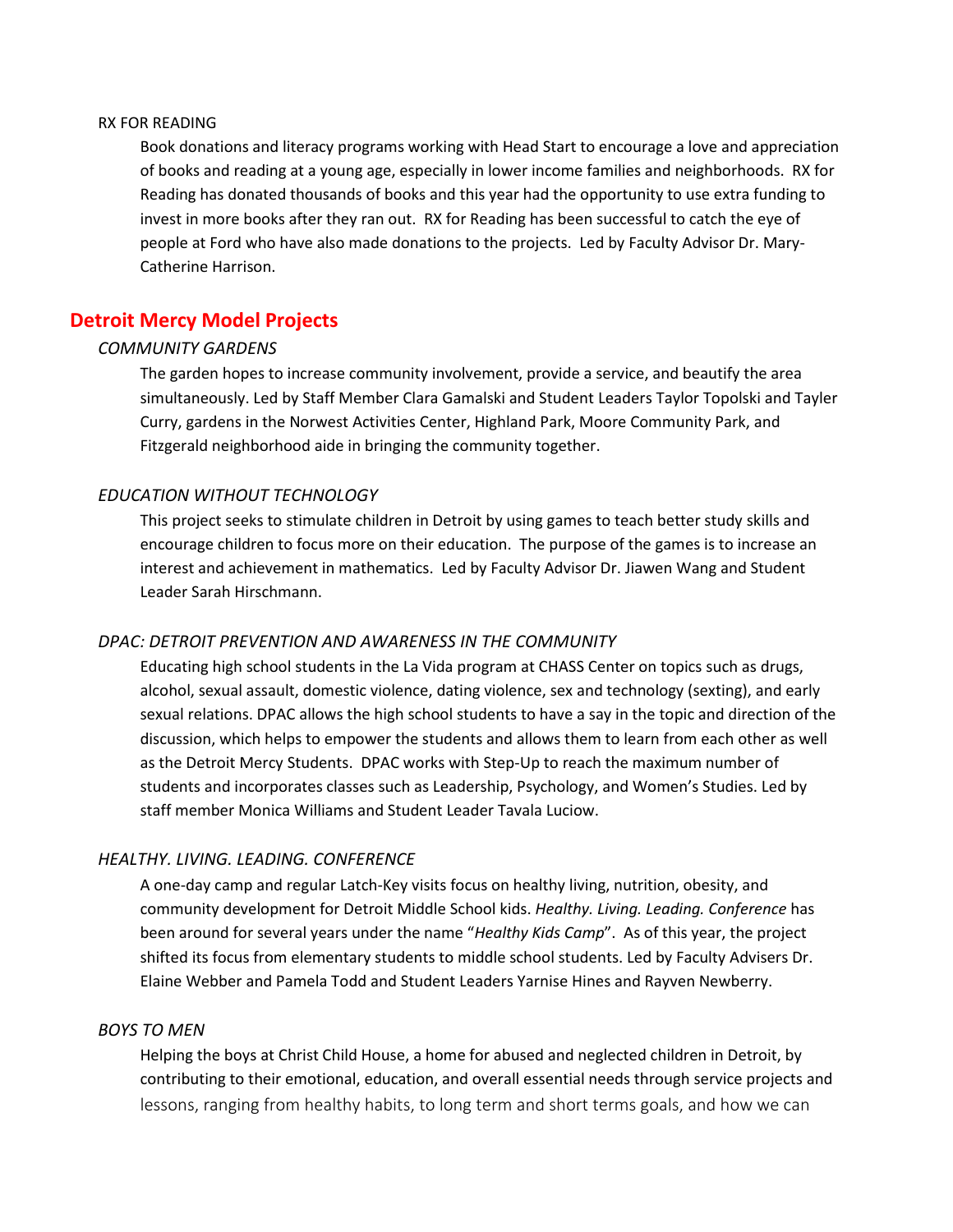achieve them. Boys to Men emphasizes education and inspires these boys to achieve any goal they set their mind too by providing mentorship from a college standpoint in order to give them the attention they so desperately desire. The Boys to Men project encourages the boys towards higher education in order to pursue the careers they want and incorporates up to six classes of students who are participating in Service Learning. Led by Faculty Advisor Gary Hillebrand and Student Leaders Morgan Girardi, Allison McDonough.

#### *STEP-UP: BE A LEADER AND PAY IT FORWARD*

This innovative program involves Detroit Mercy students providing group mentoring and lessons in social skills designed to help high school student's transition to college. The high school students then "Pay It Forward" by teaching the same skills to local junior high and middle school students. Stress and time management, proper use of social media, and techniques for reducing aggression and prejudice are among the skills taught during the course of the program. Step Up is a program that has been around for several years and has served as an inspiration for student participants to start their own projects. Led by Faculty Advisor Dr. Kathleen Zimmerman-Oster and Student Leaders David Oster Jr and Madison Scarsella.

#### *COMMUNITY DESIGN AND ARTCHITECTURE*

Encouraging elementary and middle school aged children to stay in school and be a positive force in the community by working on urban community development through design projects to make neighborhoods safer and more appealing. This project is aimed at middle school aged students, especially  $8<sup>th</sup>$  graders, in order to encourage them to stay in school and give back to their own community. This project empowers the students and encourage them to be creative and come up with their own ideas on how to improve and contribute to the community. Led by Faculty Member Claudia Bernasconi and Student Leaders Jhayla Mosely and Madison Schimpf

#### *BUDDY READING PROGRAM*

Detroit Mercy student-athletes visit Paul Robeson Malcom X Academy to read with the students (K-8<sup>th</sup> grade), and have the students read with them. The Buddy Reading Program seeks to help raise the level of reading comprehension, led by staff member Steve Corder and Student Leader Maeve Grady.

## *ANATOMY AND NUTRITION AT CRISTO REY*

Detroit Mercy students are studying the same topics as the students at Cristo Rey, but at different levels of complexity. Detroit Mercy students teach a lesson from their anatomy and nutrition courses to students at Cristo Rey High School. Both Detroit Mercy and Cristo Rey students learn about nutrition, assess their own eating habits, and investigate anatomical structures. Cristo Rey students are learning that obtaining knowledge is the key to their success, seeing that higher education is a real possibility for them, and the material they are learning in class has real relevance and value outside of their classroom. Led by co-faculty advisers, Dr. Anne-Marie Kosi-Kupe and Dr. Mary Tracy-Bee, and Student Leader, Morgan Girardi.